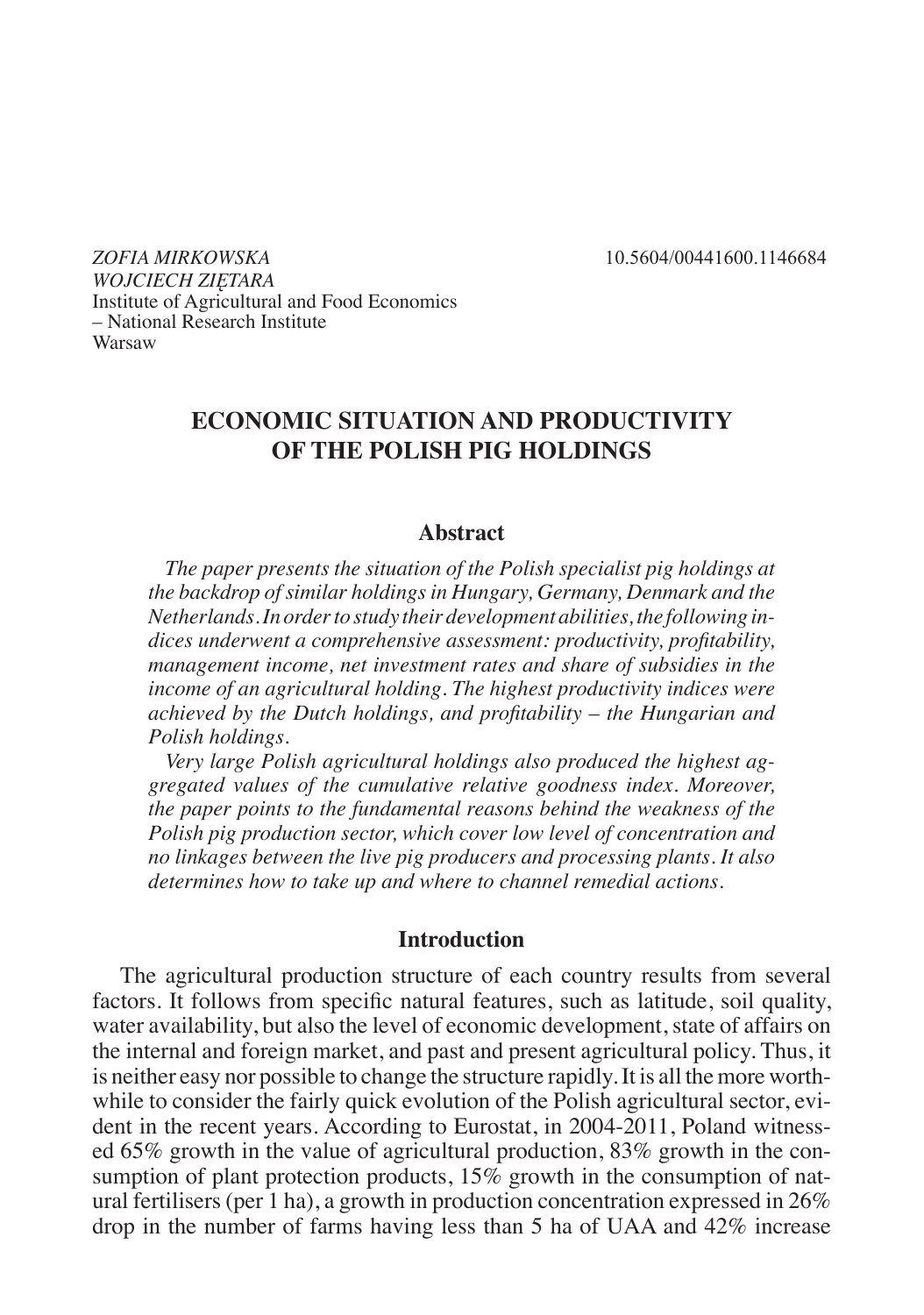in the number of farms having more than 50 ha. The changes that took place over the time in the structure of production, namely decrease in the production of cereals, sugar beets, potatoes and live pigs, and increase in the production of rape and milk, were not coincidental, of course (Małkowski J., Zawadzka D., Pasińska D. 2014). They were generally convergent with those taking place in the other EU countries, which follows from implementation of the Common Agricultural Policy. The only exception in the aforementioned trends was the case of live pig production: in 2004-2011 the EU-27 countries noted a slight increase in the production, while in Poland there was a drop of six percent. Alongside a drop in the pig stock, there was an increase in the import of piglets and weaners, which translated into deterioration in the results of foreign trade in agri-food products and incomplete use of own production potential (Szymańska E., Hamulczuk M., Dziwulski M. 2012).

These are incredibly disturbing phenomena and many authors undertake to seek the reasons thereof, and attempt to describe the methods preventing collapse of the sector of agricultural production in Poland. The paper presents the research findings regarding economics and organisation of live pig production in Polish agricultural holdings, confronted with similar agricultural holdings in the selected countries of the European Union that are our competitors. It determines their production potential, organisation, and costs and effects.

## **Place and role of live pig production in Polish agriculture and in selected countries**

Poland is a major producer of pork. In 2009-2011, Poland – recording a share in the EU-27 live pig production at the level of 7.6% – was ranked fifth as regards live pig production; it was overtaken by Germany (21.7%), Spain (15.5%), France  $(10.1\%)$  and Denmark  $(8.6\%).$ 

In 1990-2007 pig stock in Poland was rather stable; it was the lowest in 2000- -2001, when it amounted to 17.1 million units, and the highest in 1992 – 22.1 million units (Figure 1). The pig stock plummeted (by 36%) in later years, namely 2007-2012: from 18.1 to 11.6 million units. From 2009 onwards, this drop caused a negative balance in foreign trade in pork both in quantity and quality terms. At the same time, there was a very strong growth in the negative foreign trade balance in live animals.

Decreased profitability of pig production, caused by a faster growth in the prices of concentrates than the prices of live pigs resulting, in turn, from a surge in the prices of cereals, is regarded as one of the reasons for a drop in the pig stock. In 2008-2012, the buying-in prices of wheat rose by 39.1%, barley by 27.1%, while the prices of live pigs grew by 12.7% in 2008-2011. In 2012, the buying-in prices of live pigs increased by 21% against the last year, but it did not stop the downward trend in pig stock.

A sharp drop in pig stock was caused, e.g., by unfavourable relations between prices of agricultural products sold by farmers and prices of means of agricultural production and labour costs. In 1995-2012, labour costs in the national econ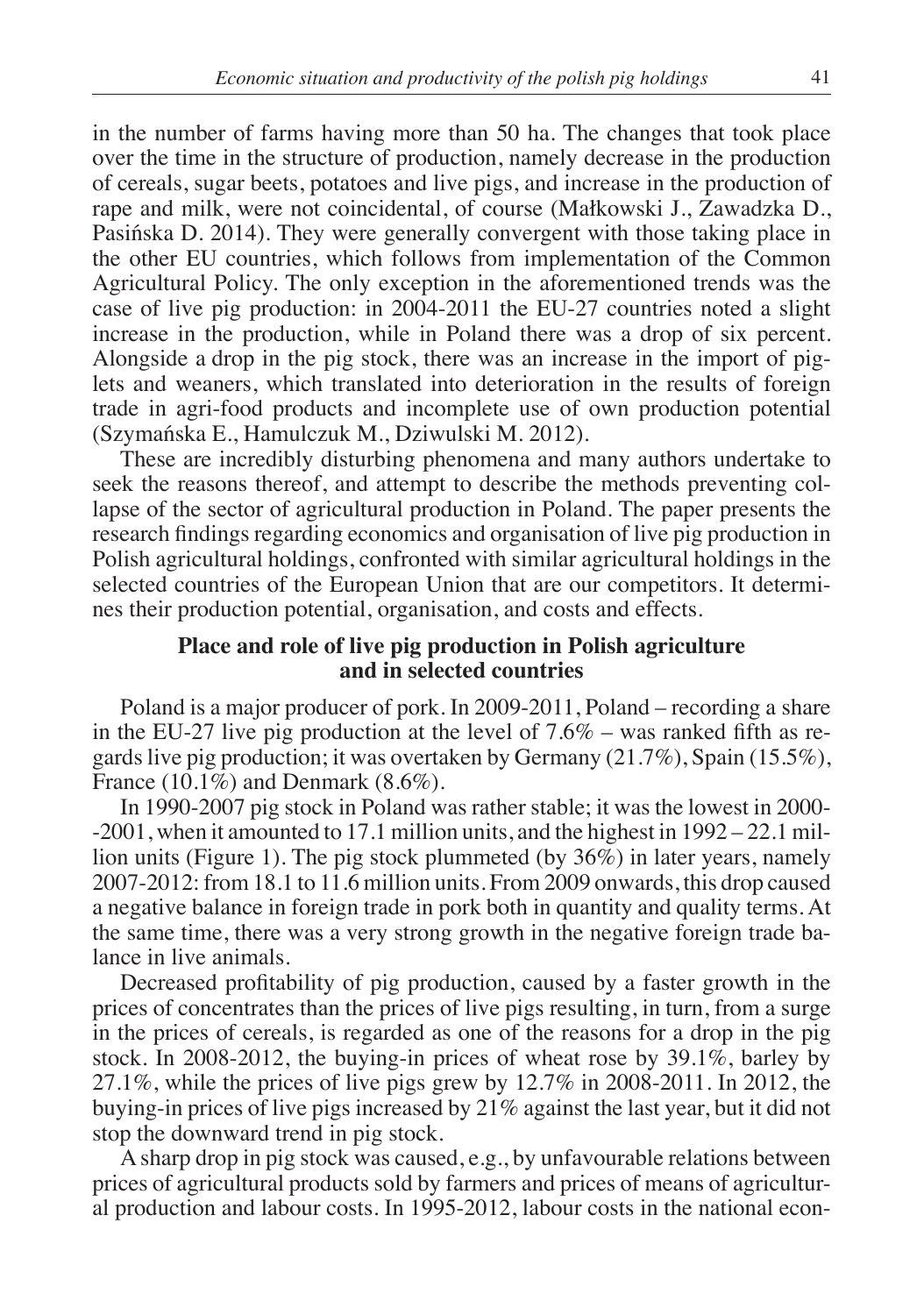omy – whose main component were remunerations – increased by over 5.5 times and prices of means of production for agriculture rose by 3.2 times, while sale prices of agricultural products increased definitely less, namely by only 2.3 times. The price scissors index, determined by the ratio of sale prices of agricultural products to the growth in the prices of means of production for agriculture, amounted in the analysed period to 73.4%, which means that the sale prices of agricultural products grew slower than the prices of means of production (Szymańska E., Hamulczuk M., Dziwulski M. 2012). The difference in the growth rate of the sale prices of agricultural products and the prices of means of production for agriculture, to the advantage of the latter, results in a drop in the unit profitability of agricultural productivity. The presented trends are known to all market economy countries and they are recognised as timeless regularities.



**Fig. 1.** Changes in pig stock in Poland in 1990-2012, million units

Source: W. Józwiak: Polskie rolnictwo i gospodarstwa rolne w pierwszej i drugiej dekadzie XXI wieku, IERiGŻ-PIB, Program Wieloletni 2011-2014, no. 53, Warsaw 2012.

To earn income at parity level<sup>1</sup>, the farmers have to increase productivity of labour defined as value of production and calculated per one full-time employee<sup>2</sup>, which is linked to the growth in the production scale. For pig rearing, concentration of a defined number of units of these animals at one farm is the measure of production. An important factor influencing the profitability of production is the ratio of the buying-in prices of live animals to cereal prices. In 2009-2013, this ratio was unfavourable (below 8) and was one of the factors having an impact on the decrease in the pig stock in Poland (Seremak-Bulge J. 2006).

Environmental restrictions in the growth of the breeding scale were also among the important reasons for the decrease in the pig stock (Kapłon M., Leśniak D. 2014). A fall in the pig stock showed varied intensity depending on the size of

<sup>1</sup> Parity income – income earned by those working in non-rural jobs in the national economy.

<sup>&</sup>lt;sup>2</sup> Employed full-time in agriculture – working 2 120 hours per year in agriculture.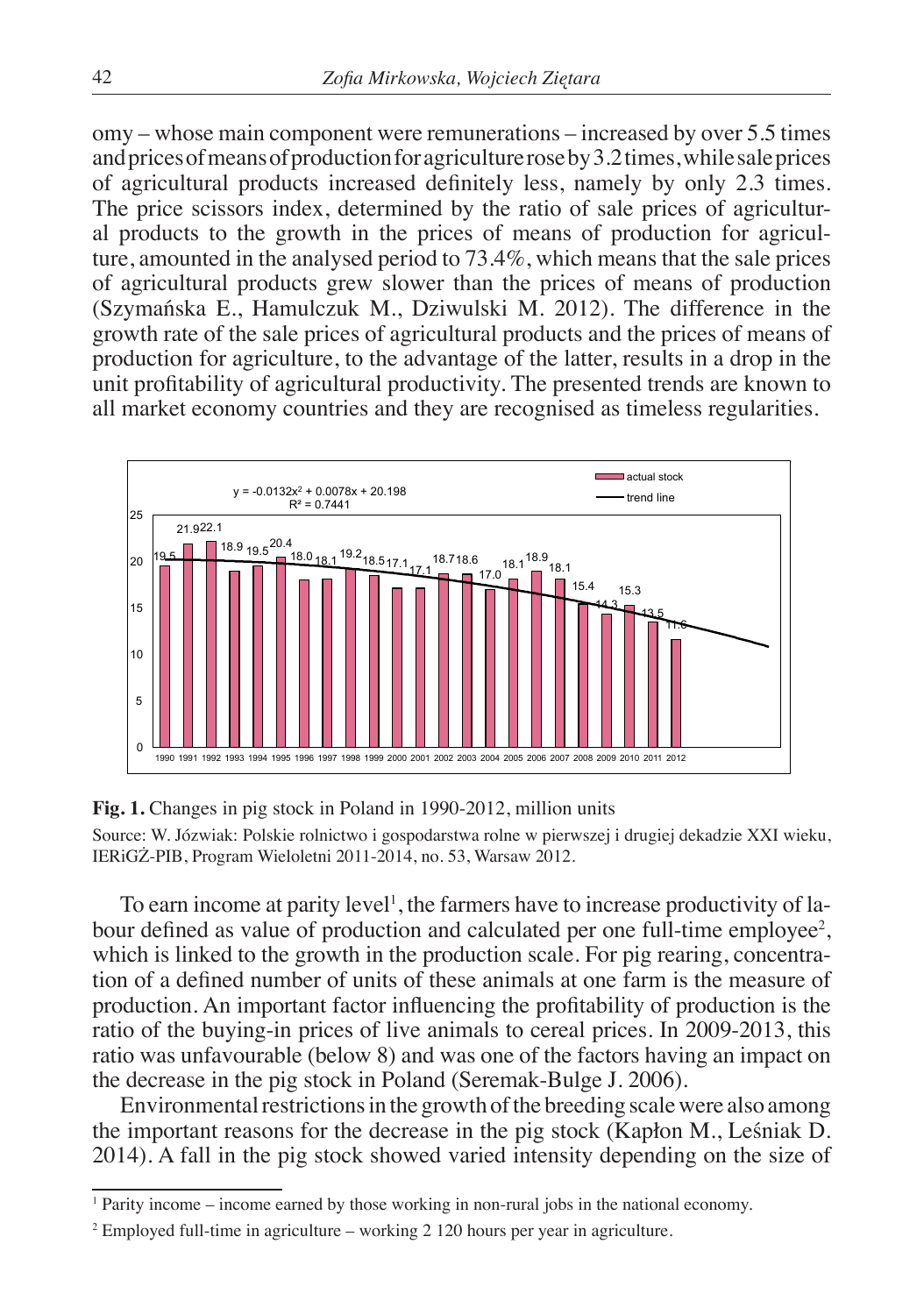herds at farms. In 2007-2012, the pig stock decreased, in total, by 36.1%. In herds of less than 200 units per farm, the stock dropped by 56.5%. In larger herds, keeping 200 and more units, there was an increase in the stock by 682.8 thousand units, i.e. by 12.7%. In the group in 2010, the growth was definitely higher and amounted to 1 841.2 thousand units, i.e. 34.4%. In the next two years, there was a severe drop in the size of these herds amounting to 1 158.4 thousand units, i.e. 63%. This fact should be recognised as highly worrying and it should be linked not only to a decrease in the profitability of pig production but also to the aforementioned environmental restrictions (Ewolucja rynku… 2007; Józwiak W. 2012; Małkowski J., Rycombel D., Zawadzka D. 2013; Pejsak Z. 2013; Szymańska E., Hamulczuk M., Dziwulski M. 2012).

Notwithstanding the changes in pig stock on the national scale, the territorial differentiation of its distribution deepened. In 1990, 54.2% of all the stock was in five voivodeships (Wielkopolskie, Mazowieckie, Kujawsko-Pomorskie, Lubelskie and Podlaskie). In 2012, 68.2% of the stock was kept in five voivodeships (Podlaskie and Lubelskie were replaced with Łódzkie and Pomorskie).

On the country scale, the drop in the stock in 1990-2012 amounted to 40.5%. The highest declines were noted in the following voivodeships: Lubuskie: −82.2%, Podkarpackie: −75.6%, Podlaskie: −74.9%, Dolnośląskie: −72%, and Zachodniopomorskie: −71.8%. Pig stock growth was noted only in the Wielkopolskie Voivodeship in 2000 and 2011, and against 1990 the growth amounted, respectively, to: 34.8% and 27.3% (Ziętara W., Mirkowska Z., Adamski M., Blicharski T. 2014).

#### **Research methods**

The research covered farms targeted at pig rearing (production type 51) included in the European FADN in 2009-2011 from Poland, Hungary, Germany, Denmark and the Netherlands, taking into account their economic size expressed in the value of Standard Output  $(SO)<sup>3</sup>$ . Hungary and Germany were chosen due to their proximity. Whereas, Denmark and the Netherlands are among the leading producers of live pigs. The research encompassed five economic size classes (II-VI). Class I holdings (very small) were not covered by FADN monitoring in the researched countries. Among Polish and Hungarian farms the following classes were researched: II-VI, and pig holdings of Germany and Denmark were represented by classes III-VI, while in the Netherlands by classes from IV to VI (Table 1).

Arithmetic means of individual properties were calculated for a three-year period (2009-2011), which were next used in tabular summaries and horizontal analysis. Change indices were also calculated for individual properties describing the production potential, production organisation, costs and effects, taking the value of the property in 2009 as the reference point. The scope of changes in the period was small, thus the calculated means basically reflect the level of

<sup>3</sup> Standard Output (SO) corresponds to the average value of output of individual productive activities from the period of 5 years. SO 2010 is the average for 2008-2012. SO per agricultural holding is the sum of values of Standard Outputs from crop or livestock activities (Goraj L., Bocian M., Cholewa I. 2013).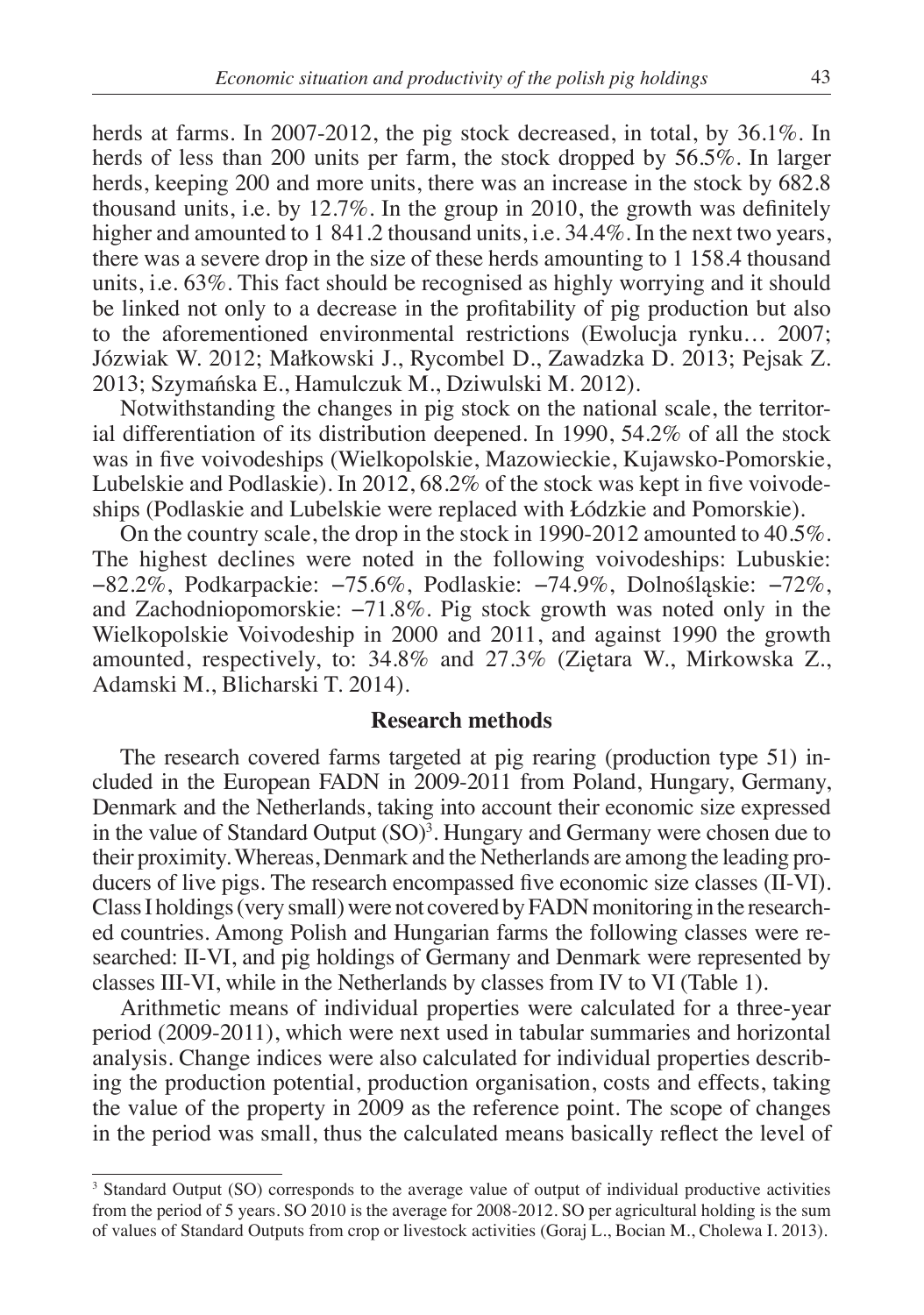properties. Furthermore, the DEA (Data Envelopment Analysis) method was applied to analyse the efficiency of Polish pig holdings.

| SO classes<br>EUR thousand      | Poland      | Hungary   | Germany     | Denmark | <b>Netherlands</b>       |
|---------------------------------|-------------|-----------|-------------|---------|--------------------------|
| $(II)$ 8-25 small               | 2 005-2 044 | 149-477   |             |         |                          |
| $(III)$ 25-50<br>medium-small   | 2 300-2 308 | $41 - 46$ | 336-505     | 19      | $\overline{\phantom{0}}$ |
| $(IV)$ 50-100<br>medium-large   | 1 624-1 641 | $46 - 53$ | 515-525     | 60      | 518-543                  |
| $(V)$ 100-500 large             | 1 690-1 707 | 28        | 1 451-1 452 | 476     | 518                      |
| (VI) 500 and more<br>very large | 275-292     | $22 - 31$ | 808-851     | 1 1 0 9 | 286                      |

**The number of researched pig holdings (type 51) in 2009-2011 (units)**

Source: Polish and European FADN, Institute of Agricultural and Food Economics – National Research Institute [*Polish: Instytut Ekonomiki Rolnictwa i Gospodarki Żywnościowej – Państwowy Instytut Badawczy, IERiGŻ-PIB*].

Next, a comprehensive assessment of efficiency of specialist pig rearing holdings in the selected countries was carried out. It consisted in simultaneous consideration of a greater number of variables. The assessment took account of the following indicators: land productivity in EUR thousand defined by value of production per 1 ha of UAA; economic efficiency of labour defined by value of production per work unit (EUR thousand per AWU); land profitability defined by farm income in EUR thousand per 1 ha; own labour profitability defined by farm income per unit of labour input.

# **Production potential of specialist pig rearing holdings depending on economic size**

For pig holdings, the UAA<sup>4</sup> is less and less important as the measure of production potential of agricultural holdings. It is best visible in the case of the Dutch farms, whose area ranging from 6 to 16 ha acted rather as the place of production than its significant factor. But the UAA and the economic size of farms are interrelated in case of Polish, Hungarian, German and Danish farms.

All Hungarian and German holdings leased land and the trend increased along with the growth in economic size. Danish and Dutch holdings used land lease to a lesser extent. Among Danish farms, medium-large holdings used land lease to the greatest extent and the share of leased land for them amounted to 52%. As for Dutch holdings, very large ones, where the share of leased land amounted to 39%, were most interested in land lease. For Polish pig farms the share of such land showed an upward trend along with the growth in economic size ranging from 11% to 35%.

<sup>4</sup> The paper uses the abbreviation UAA to refer to "utilised agricultural area".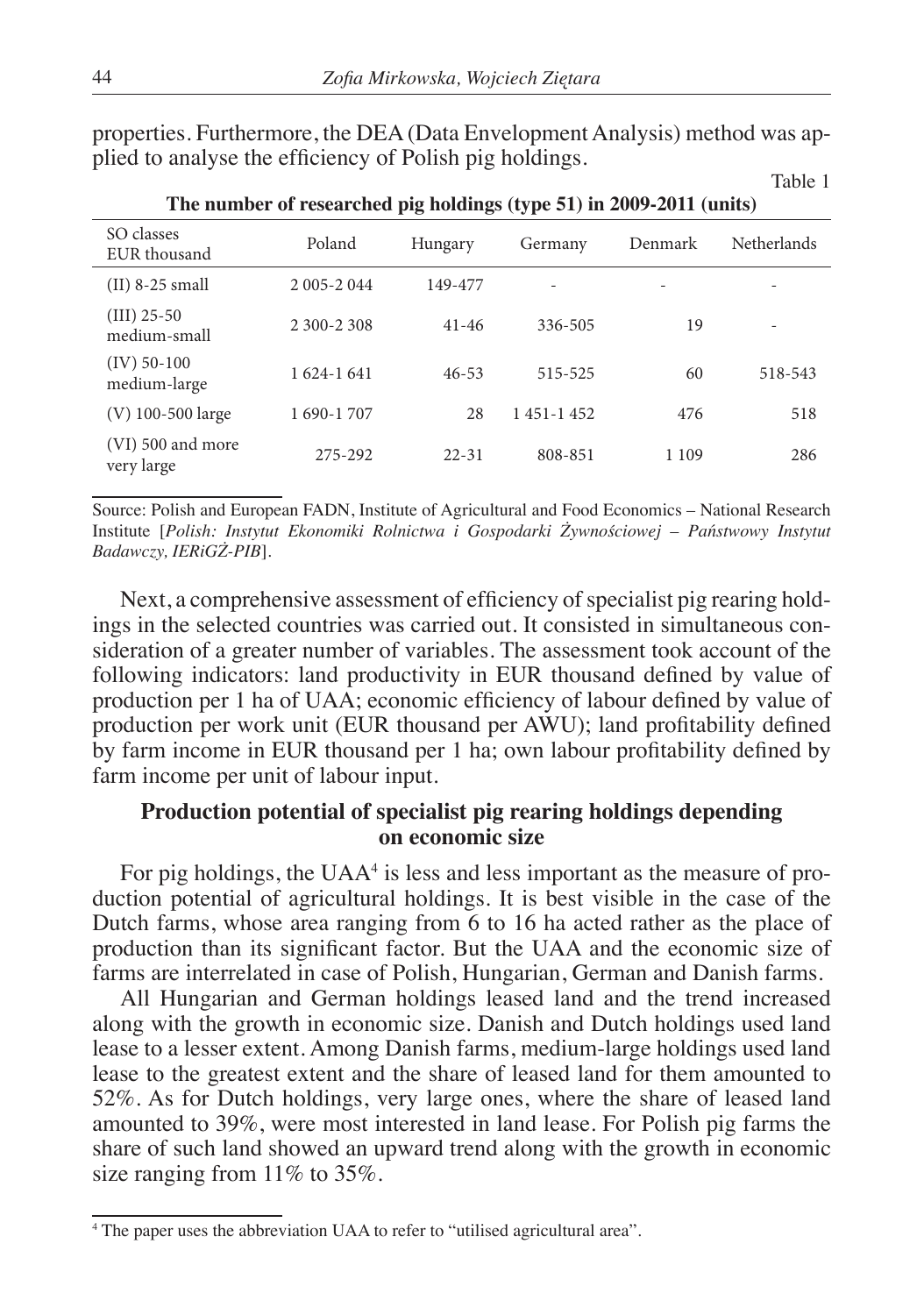Overall labour input was the highest for Hungarian farms (ranging from 17.9 AWU per 100 of UAA at small farms to 5.3 AWU per 100 ha of UAA at very large farms). As for Polish holdings, it ranged from 14.9 (small farms) to 3.3 AWU per 100 ha of UAA (very large), while in case of German and Danish farms the value was similar and ranged from 5.7 to 2 AWU (Germany) and from 6.4 to 2.5 AWU per 100 ha of UAA. The share of own labour in the overall labour input at farms – from small to large – Polish, German, Danish and Dutch was high, i.e. it exceeded 80%. It was the lowest for Hungarian farms where it ranged from 87% (small farms) to  $4\%$  (very large holdings). In all groups of very large farms the share of own labour was the lowest.

For the researched holdings the value of assets per 1 ha of UAA was diverse, low for Polish and Hungarian farms (ranging from EUR 11 thousand to EUR 13 thousand per ha of UAA), and showing a slight upward trend along with an increase in the economic size. For German and Danish farms the value was higher and demonstrated a downward trend. Whereas, for Dutch farms the value of assets per 1 ha of UAA rose from EUR 81 thousand for medium-sized farms to EUR 194 thousand for very large farms. The assets of all agricultural holdings were predominated by the share of fixed assets (above 80%); except for Hungarian farms where it was slightly lower (Ziętara W., Mirkowska Z., Adamski M., Blicharski T. 2014).

## **Production organisation of pig rearing holdings depending on economic size**

The UAA of all pig holdings, except for Dutch ones, was dominated by cereals and their share was the highest (exceeding 80%) for Polish holdings, except for very large ones where it amounted to 75%. For small and medium-small farms it was ca. 90%. For small and medium-small Hungarian farms it amounted, respectively, to 55.1% and 54.6%. For other size classes it was higher: above 70%. The share of cereals was also high for German farms – ranging from 96% to 57%, and it decreased along with a growth in economic size. For Danish holdings the share of cereals was similarly high and it ranged from  $61\%$ to 78% and rose along with an increase in the economic size of holdings. The lowest share of cereals in the UAA was noted for Dutch farms: 10-29%. In general, it may be stated that the crop production organisation of the researched pig holdings, except for Dutch holdings, was very simple and it was dominated by cereals.

Along with an increase in the economic size the stocking density of pigs also grew (LU per 100 ha of UAA). This dependence concerned all groups of farms. In individual economic size classes, in all groups of holdings, except for the Dutch ones, the stocking density of pigs was similar. The aforementioned Dutch farms were distinguished by stocking density higher from several to several dozen times than in other groups of farms. Dutch farms noted an upward trend growing along with a rise in the economic size: from 1 596 LU at medium-large farms to 6 262 LU per 100 ha of UAA at very large farms. From the above, it follows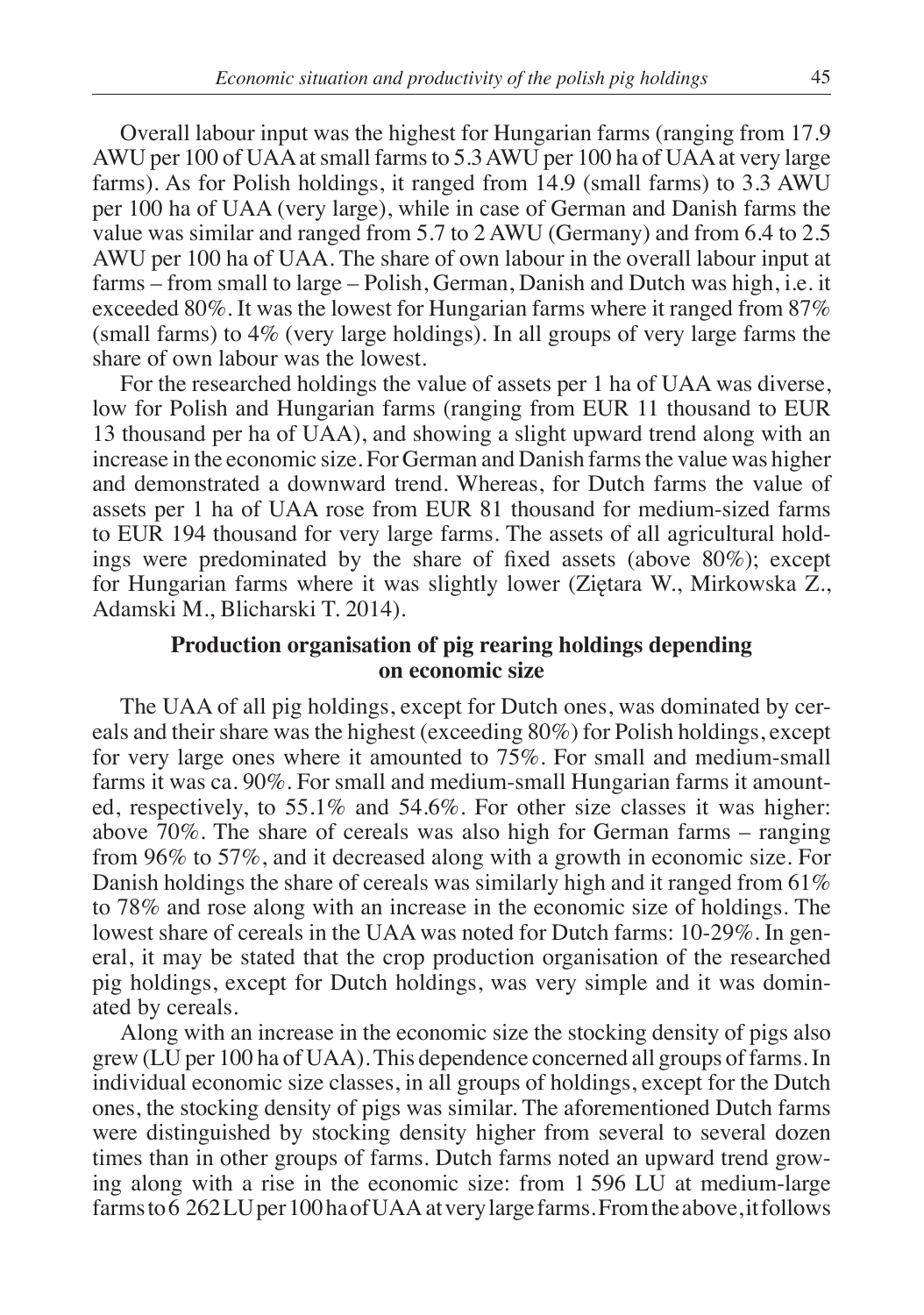that such farms conducted live pig production with the use of industrial methods loosely reliant on land. The analysed countries showed definite differences in the level of pig rearing concentration determined by the number of pigs per one farm on average in a country. Table 2 gives respective figures.

The level of pig rearing concentration in Poland and Hungary was very low despite progressing concentration processes. In 2002, the share of holdings keeping over 200 pigs was 22.8%, and 47% in 2010. The progressing concentration process in pig rearing resulted from adjustments to requirements of the market – which expects large homogenous batches of raw materials – introduced by producers of live pigs. In both years the largest number of such farms was in north-western and central-western Poland. In 2010, Polish and Hungarian farms kept, on average, 39 and 17 units per farm, respectively, while German, Danish and Dutch farms, respectively: 459, 2 583 and 1 751 units. The figures point to a great gap between the Polish and Hungarian holdings, and holdings in other countries.

| Specification                                              | Poland   | Hungary | Germany  |            | Denmark Netherlands |  |  |  |
|------------------------------------------------------------|----------|---------|----------|------------|---------------------|--|--|--|
| Number of holdings keeping pigs<br>(thousand)              | 388.5    | 183.1   | 60.1     | 5.1        | 7.0                 |  |  |  |
| Number of pigs (thousand)                                  | 15 244.2 | 3 207.9 | 27 571.4 | 13 173.1   | 12 255              |  |  |  |
| Number of pigs per holding<br>(units)                      | 39.2     | 17.5    | 458.8    | 2 5 8 3 .0 | 1 750.7             |  |  |  |
| Share of holdings keeping<br>1-49 pigs $(\%)$              | 85.5     | 99.0    | 41.7     | 11.8       | 5.5                 |  |  |  |
| Share of holdings keeping<br>50-199 pigs (%)               | 11.9     | 0.7     | 16.5     | 5.9        | 10.0                |  |  |  |
| Share of holdings keeping over<br>200 pigs $(\%)$          | 2.6      | 0.3     | 41.7     | 82.3       | 84.3                |  |  |  |
| Share of pigs in herds of not more<br>than 49 units $(\%)$ | 25.6     | 22.1    | 1.0      | 0.1        | 0.03                |  |  |  |
| Share of pigs in herds of<br>50-199 units (%)              | 27.3     | 3.3     | 3.9      | 0.2        | 0.7                 |  |  |  |
| Share of pigs in herds of over<br>$200$ units $(\%)$       | 47.1     | 74.6    | 95.1     | 99.7       | 99.3                |  |  |  |

**The level of pig rearing concentration in Poland and selected EU countries in 2010**

Table 2

Source: Statistisches Jahrbuch über Ernährung. Landwirtschaft und Forsten, 2012 I 2013.

Another index defining the concentration level is the structure of the pig stock by the scale of production. The share of farms having the lowest scale of production (not more than 49 units per farm) in Poland and Hungary was, respectively, 85% and 99%, while in Germany, Denmark and the Netherlands 42%, 12% and 6%, respectively. Then, the share of holdings keeping over 200 units per farms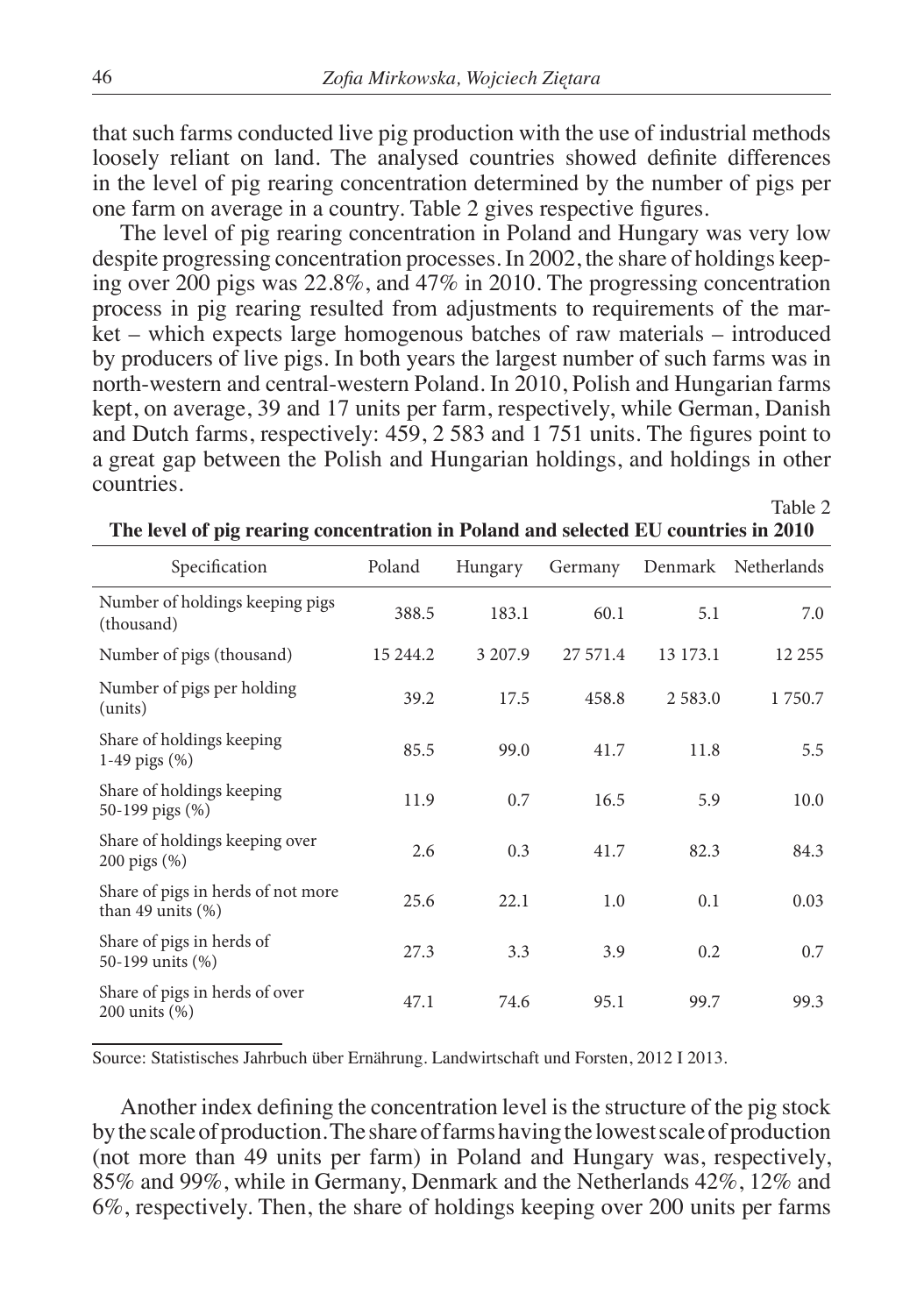in Poland and Hungary was, respectively, 2.6% and 0.3%, while in other countries: 42% (Germany), 82% (Denmark) and 86% (the Netherlands). Similar conclusions follow from an analysis of the structure of pig stock. In Poland and Hungary the share of pigs kept in herds of over 200 units per farm was, respectively, 47% and 75%, while in other countries – above 95%.

Therefore, it should be stated that the level of pig rearing concentration in Poland and Hungary was exceptionally low in 2009-2011 against other EU countries.

#### **The costs of pig rearing holdings of different economic size**

The highest total costs for the researched holdings, except for Dutch farms, were noted for Polish and Hungarian small farms where they amounted, respectively, to EUR 14 thousand and EUR 15 thousand per ha of UAA. For the aforementioned Dutch farms, the costs ranged from EUR 14 thousand per ha in medium- -large farms to EUR 71 thousand for the largest farms. Among the Danish holdings the highest costs were noted in medium-small farms and amounted to EUR 11 thousand. For German farms, the level of total costs increased from the level of EUR 3.7 thousand (medium-small) to EUR 4.8 thousand per ha of UAA (very large). Similar trends were noted in the distribution of direct costs. In this group the costs of fodder were the most important element, and apart from the smallest holdings the costs of purchased fodder were dominant. Their share increased along with the growth in economic size. They were lower for Polish farms (from EUR 0.48 thousand to EUR 0.57 thousand per LU), slightly higher for Hungarian ones, while the highest for German, Danish and Dutch holdings (from EUR 0.57 thousand to EUR 0.65 thousand per LU).

The costs of paid employment for small, medium-small and medium-large farms were at a relatively low level not exceeding EUR 110 per ha of UAA. For very large agricultural holdings, in all their groups, the costs of paid employment were definitely higher. In this class the lowest costs of paid employment were noted for Polish holdings, where they amounted to EUR 198 per ha of UAA, and the highest for Dutch farms were they amounted to EUR 2 603 per ha of UAA.

In all groups of farms, the costs of interest rates grew along with the increase in their economic size. They were high for Danish medium-small and medium- -large holdings (EUR 1 922 and 1 762 per ha of UAA), but definitely the highest were noted for Dutch holdings (EUR 784 for medium-large and EUR 4 585 per ha of UAA for very large farms). Such a high level of costs of interest rates per 1 ha of UAA for Dutch holdings resulted from their small area. The costs of rent and depreciation per 1 ha of UAA were similar.

## **The efficiency of pig holdings depending on economic size**

The efficiency of pig holdings was defined with the use of indices of productivity and profitability of factors of production, management income and income parity. Land productivity increased for most of the farms along with an increase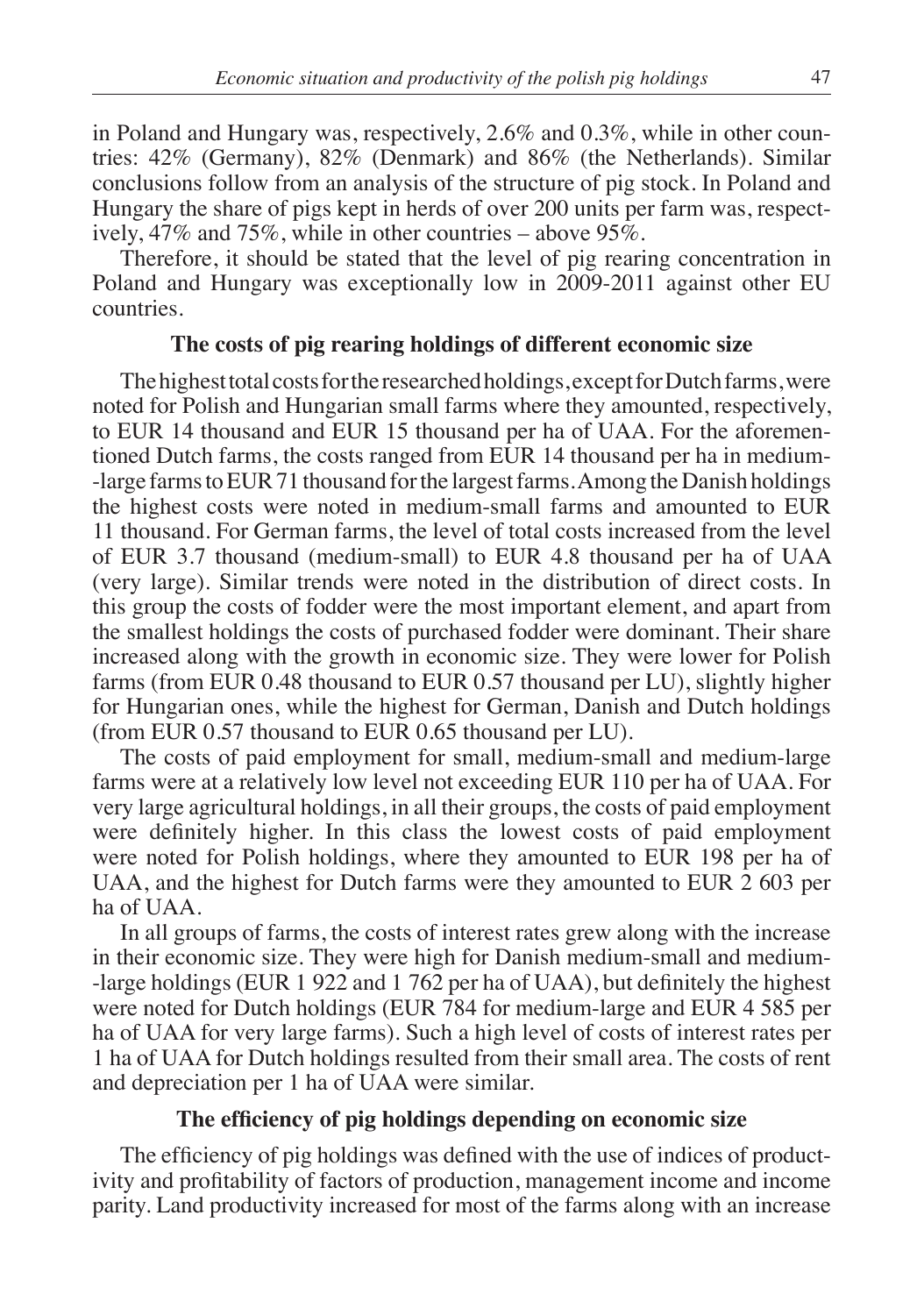in their economic size, and the lowest values of the index were noted for Polish farms (EUR 1.8-3.5 thousand per ha). For Hungarian farms, it ranged from EUR 2.3 thousand to EUR 5.8 thousand per ha, German – EUR 3.2-5.1 thousand per ha, Danish – EUR 5.2-10.1 thousand per ha. Definitely the highest land productivity was noted in the Netherlands: EUR 13.4-70.8 thousand per ha, but here it should be remarked that these pig holdings have the smallest UAA among all of the analysed farms.

The productivity of assets was less diversified for the researched farms, and it is difficult to find a correlation between the index and the economic size of holdings. Such correlation, of positive character, may be found only for Polish and German farms. The highest productivity of assets was noted for Hungarian farms, while for Danish and Dutch holdings it was at an average level as compared to the others.

Labour productivity was strongly diversified, simultaneously, demonstrating a strong positive correlation with the economic size of farms. For Polish holdings, it ranged from EUR 12.1 thousand to EUR 111.5 thousand per AWU; Hungarian – EUR 20.6-80.2 thousand per AWU; German – EUR 57-190.5 thousand per AWU. Definitely higher labour productivity was generated by Danish (EUR 281.4-274.9 thousand per AWU) and Dutch (EUR 311.5-428 thousand per AWU) farms.

The farm income was positive and growing along with the growth in economic size in the case of Polish and Hungarian farms. For Polish farms it ranged from EUR 4.5 thousand to EUR 220.9 thousand per farm, and for Hungarian – EUR 2.9-146.6 thousand per farm. But then, for German farms it ranged from EUR 4.6 thousand to EUR 49.9 thousand per farm, except for medium-small farms where the income was negative and amounted to EUR  $-1.57$  thousand. All groups of Danish holdings noted a negative income (from EUR −7.1 thousand to EUR −56.7 thousand), while for Dutch farms only medium-large had negative income (EUR −1.56 thousand). For larger, in economic terms, Dutch pig rearing holdings income was positive, but not too high (EUR 7.7-10 thousand).

Management income – measure of entrepreneur's efficiency – for small and medium-small farms of researched countries was negative (Figure 2). For medium-large Hungarian holdings it was positive, but very low (EUR 2.2 thousand per farm).

In the remaining two classes of large and very large farms management income for Polish and Hungarian holdings was positive. Whereas for German, Danish and Dutch farms management income was negative. The lowest management income was noted for medium-large and very large Danish holdings, where it amounted, respectively, to EUR −417.8 thousand and EUR −311.8 thousand per farm. The negative management income means that the income generated by a farm was not sufficient to cover the costs of using own factors of production (labour, capital and land).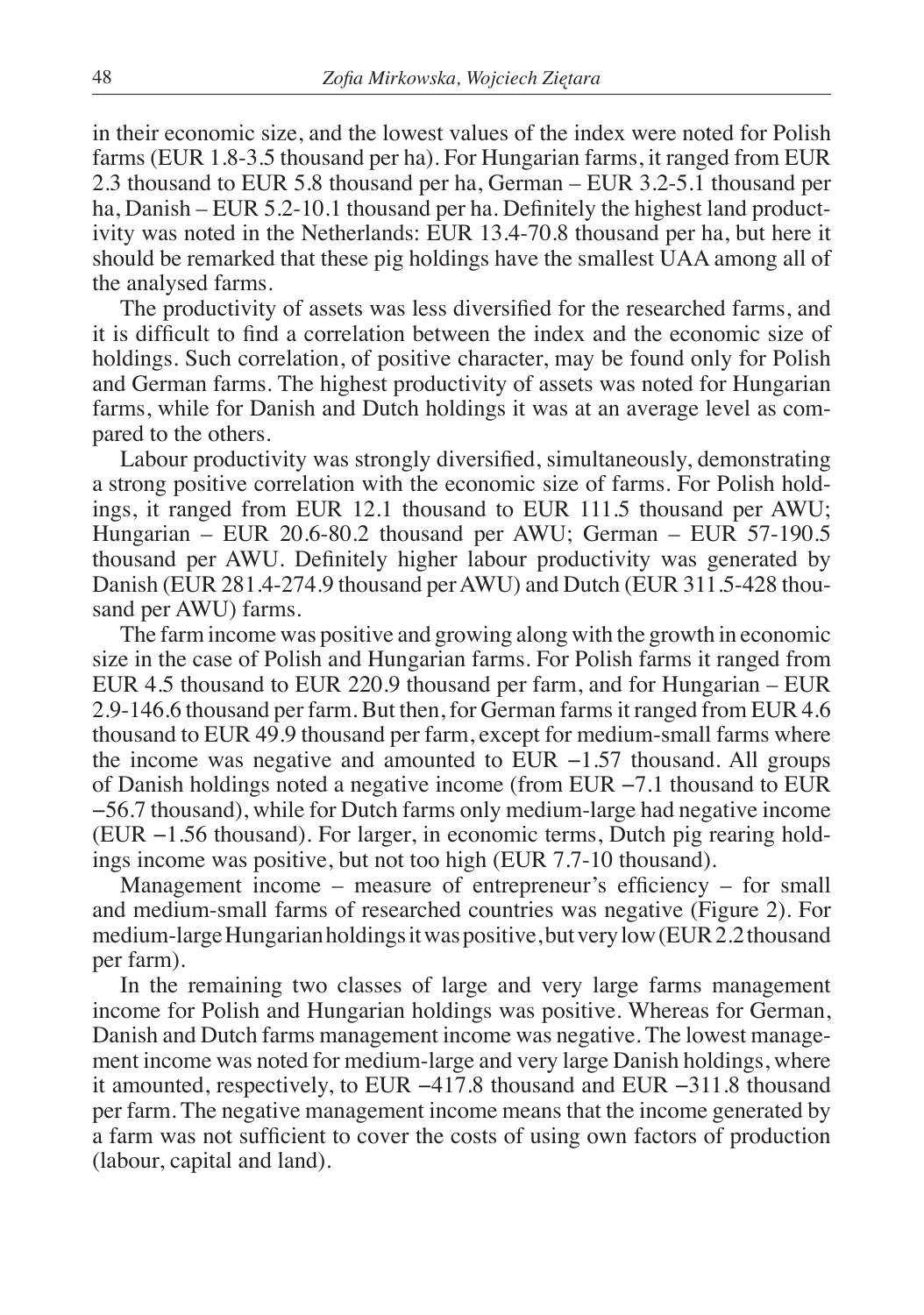

**Fig. 2.** Management income (EUR thousand per farm) Source: based on the FADN data.

#### **Competitiveness of Polish pig rearing holdings**

Farmers do not compete directly in foreign markets with the holdings of other countries, but they have an impact on the competitive position of the agri-food processing sector and trade in food products. The competitiveness of pig holdings may be understood as their ability to develop, in specific economic conditions, which is measured by such indices as: income parity, management income and net investment rate. Thus, a comprehensive assessment of pig holdings was held for the analysed countries, which consisted of the values of the following indices: productivity, profitability, management income, net investment rate and the share of subsides in farm income (Figure 3). Dutch farms noted the highest values of productivity indices of factors of production (land, assets and labour), while as regards profitability indices – Polish and Hungarian farms. The highest aggregated values in the class of small, medium-small and medium-large farms were noted by Hungarian farms, while in the class of very large farms – Polish holdings.

The advantage of Hungarian holdings over Polish holdings ranged from 11% for the class of medium-small farms to 49% for the class of medium-large holdings. For small farms it was 33%. In case of very large farms, the advantage of Polish farms over Hungarian farms amounted to 38%. As for the remaining holdings, higher cumulative values of indices were obtained by Dutch holdings. But these were by ca. 48% lower than equivalent indices for Hungarian farms, and in the class of very large farms they were by 26% lower than for Polish holdings. German farms noted lower indices than Dutch farms, while the lowest values of indices were recorded by Danish holdings, mainly because of very low profitability indices and negative management income.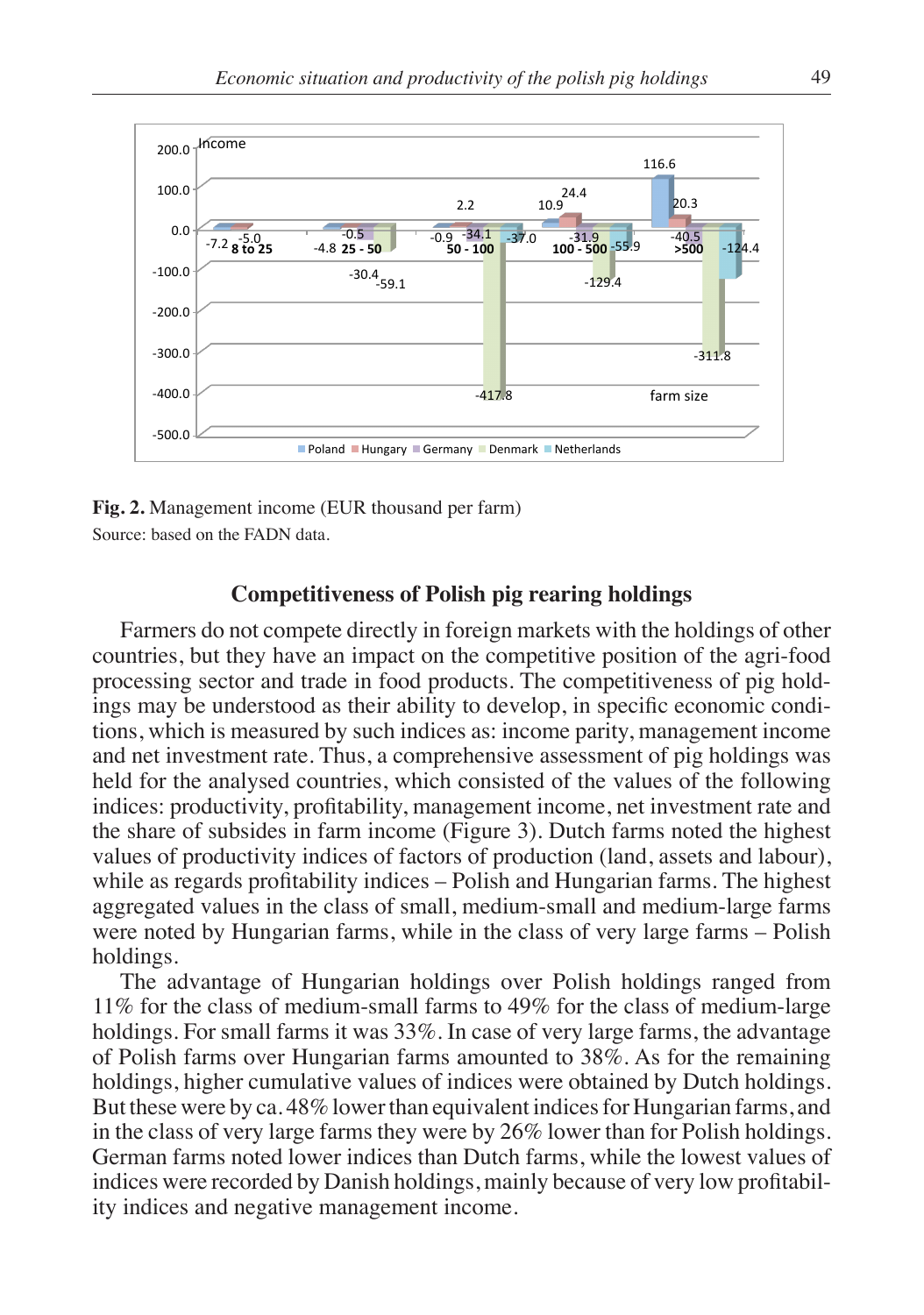

**Fig. 3.** Cumulative relative goodness index of pig holdings in the researched countries in individual SO economic size classes in 2009-2011

Source: based on the FADN data.

## **Factors influencing the level of pig holding income**

Among the indices describing the dynamics and competitive ability of farms, the earned income is recognised as the most important one. Therefore, statistically significant factors, which cause changes in income in specialist pig rearing farms in Poland, were analysed. The analysis covered specially selected group of 557 holdings (type 51) conducing accountancy for the Polish FADN in 2012. The assessment used econometric modelling and calculations were conducted in the GRETL programme (1.9.13 version). The marginal accounting referred to a theoretical farm specialist in live pig production, where the values of researched variables equalled the average in the sample and its economic size was 89.9 thousand SO (medium-large farm). The average income for such (model) holding in 2012 amounted to PLN 97.1 thousand.

The model simulation demonstrated a slight impact of changes in the labour input on income: its increase by 1 man-hour rose the income by PLN 4.03. The level defined by the model failed to offset the incurred inputs because in the period the acceptable level of labour charges ranged from PLN 7 to PLN 11 per man-hour. Thus, it seems that to increase the level of its competitiveness pig holdings instead of increasing, should limit the labour inputs.

The share of leased land in the farm area was another researched independent variable. As follows from the marginal accounting, increasing the share of leased land by 1% should cause a growth in farm income by PLN 477. The average area of the analysed holding was 34.5 ha, it may be stated that increasing the leased land by 1 ha would increase income by PLN 1 383. The share of fodder costs proved to be one of the variables having a negative impact on the income in the model.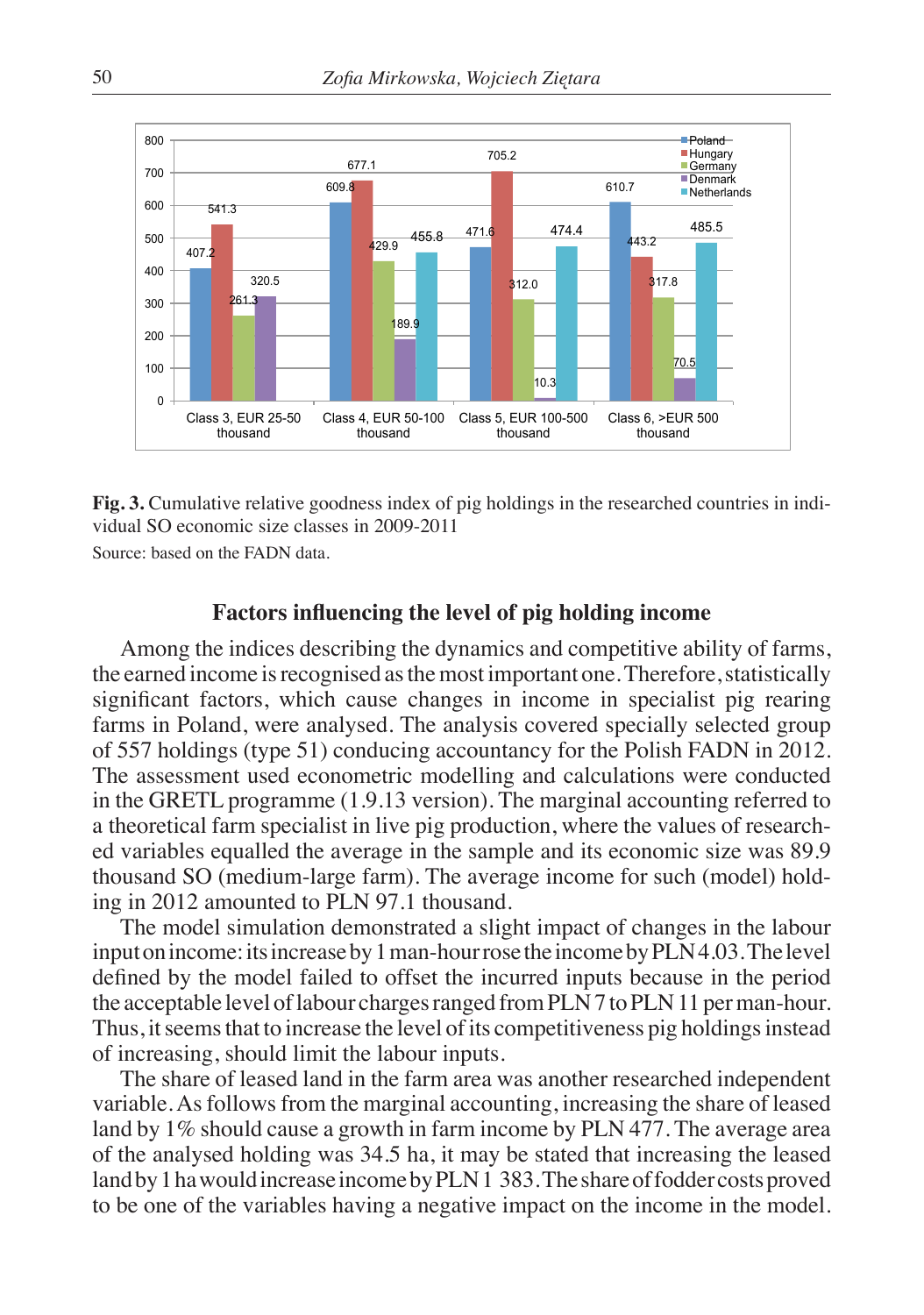But there is nothing surprising in the finding – farm income should decline along with an increase in costs incurred on fodder, at fixed or decreasing income generated by sales of live animals. The increase in the share of fodder prices in revenues by 1%, caused a decrease in farm income by PLN 1 708, as follows from marginal accounting of coefficients determined by the model. This confirms a well-known principle that in the holdings of this specialisation, the ratio of fodder prices to the prices of live animals determines production profitability. This correlation remains, at the same time, one of the strongest determinants of profitability growth defined by the model.

The size of the herd for a given farm also has a very significant impact on the income. The average annual herd size in the model holding is 30 livestock units. As follows from the marginal accounting, the increase in the average size of pig herd by 1 LU caused an income growth by PLN 914. Slightly simplifying the above, it may be assumed that 1 LU allows sales of additional 15 pigs for fattening per year. Thus, calculated per one more pig for fattening sold, the holding would increase its income by PLN 61. This correlation illustrates that, apart from the aforementioned correlation between costs of fodder and prices of live animals, the very growth in the scale of production has the greatest impact on the income generated by pig holdings.

The last analysed variable was the value of fixed assets. For the modelled farm it amounted, on average, to PLN 745.6 thousand. The marginal accounting showed, however, that an investment in fixed assets of a farm brings rather poor results. One invested zloty increased the generated income by PLN 0.03. But it is difficult to imagine an increase in the scale of production without investments in buildings and technical equipment. Therefore, it seems that this direction of investments – in case of no possibility to increase production in the current conditions – should be taken into account by pig producers, especially if it contributes to limiting the commitment of labour inputs.

# **Conclusions**

Comprehensive assessment of efficiency of pig holdings showed that among the researched farms, the best effects in the class of farms from medium-small to large were obtained by Hungarian farms followed by Polish ones, while in the class of very large farms – the best effects were obtained by Polish farms. It was also demonstrated that the scale of production of live pigs is the basic factor deciding on the efficiency of farms conducting this type of production and that the scope and type of correlations between producers of live pigs and enterprises of agri-food processing is a significant factor deciding on the use of the production potential of pig farms. It was also confirmed that the production of piglets is the weakest link in the production of live pigs.

The results of conducted research confirm the opinions of experts analysing the situation in the pig market in Poland. According to Z. Pejsak (Pejsak 2011, 2012, 2013), the key reason for a downward trend in the pig stock figures is its archaic structure: large number of small pig holdings of minor production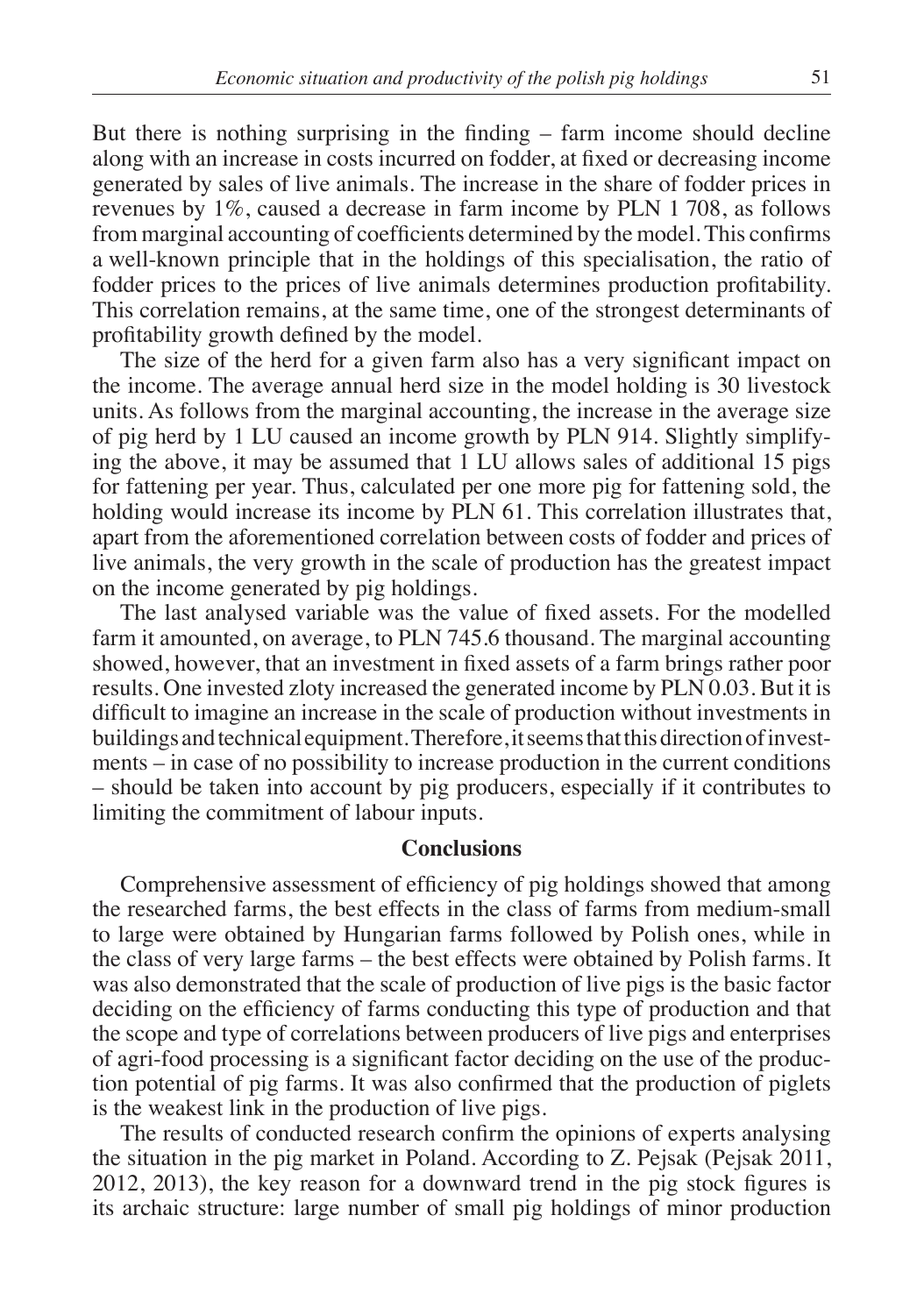efficiency. This was the situation of Polish pig industry upon accession to the European Union and, unfortunately, this – according to Z. Pejsak – is still the case as the necessary changes progress very slowly. Moreover, the level of vocational education of farmers is low and what is worse it refers to the young farmers who will be taking over farms in the future. The minor activity of organisations associating pig producers is, to some extent, an effect of the level of awareness thus assessed. On the other hand, meat plants are not really committed to extending cooperation with suppliers of raw materials. Polish meat plants (with the rare exceptions, such as: Sokołów SA, Animex) fail to closely cooperate with pig producers, they do not have permanent suppliers, they lack capital ties and long-term contracts, etc. Whereas, based on observations of many years of experiences of the European leaders in the secter – namely Germany, Spain, Denmark – it may be stated with great certainty that assuming the coordinating role by processing plants could form grounds for an improvement of the situation in the Polish pig market. Introduction of such a system in Poland will be very difficult, though, because of lack of capital ties between producers of live pigs and meat plants (Gębska M., Malak-Rawlikowska A., Majewski E., Rekiel A. 2012; Pejsak Z. 2013). Farmers got some stocks of state-owned meat plants in the process of their privatisation, but due to low awareness they did not know how to use their ownership entitlements and, in many cases, sold them to majority shareholders representing foreign capital. In such circumstances, reconstruction of capital ties between producers of live pigs is practically very difficult or even impossible.

In the face of the above-outlined situation and in the light of results of conducted research, it might be tempting to make the following demands for the future:

1. When the scale of production is the basic factor deciding on the efficiency of production of live pigs, it is necessary to eliminate the existing administrative barriers hindering the setting up of pig farms of greater concentration of animals.

2. Intensification of specialisation of production at farms as regards piglets and pigs for fattening is another condition of efficiency improvement and development of production of live pigs. At present, the minimum size of sow herd from the perspective of production rationalisation and market requirements should amount to 150 units, and optimum to 300 units. This size will grow, taking into account the increase in the labour costs in the national economy and greater pace of increase of costs of means of production than agricultural products. Despite the lack of capital ties between producers of live pigs and meat plants, which form the grounds of efficient vertical integration, measures to develop horizontal integration should be intensified in the form of strong producers' groups, which would allow to shape partnership relations between producers of raw materials and meat plants.

3. It is recommended to undertake intensive measures to extend the professional knowledge of the producers of live pigs, especially in the sector of production of piglets.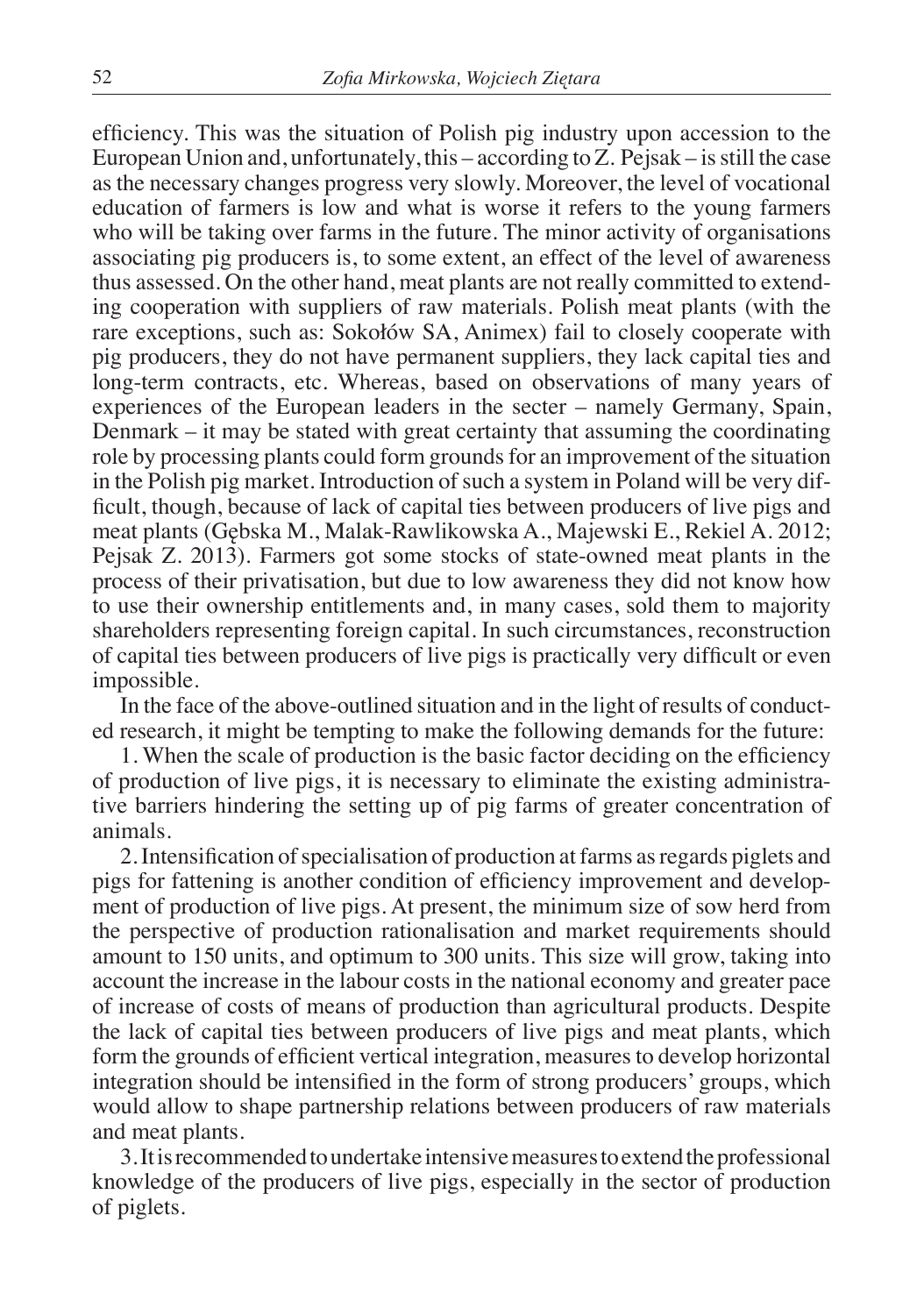# **Literature:**

- 1. Coelli T.J., Rao D.S.P., O'Donnell Ch.J., Battese G.E.: An Introduction to efficiency and productivity analysis. 2. Edition. Springer, New York 2005.
- 2. Ewolucja rynku mięsnego i jej wpływ na proces transmisji cen (Joint publication ed. by J. Seremak-Bulge). Program Wieloletni 2005-2009, no. 73, IERiGŻ-PIB, Warsaw 2007.
- 3. Gębska M., Malak-Rawlikowska A., Majewski E., Rekiel A.: Ocena finansowych skutków podnoszenia standardów dobrostanu trzody chlewnej w rolnictwie europejskim. Roczniki Ekonomii Rolnictwa i Rozwoju Obszarów Wiejskich. vol. 99, issue 4, Warsaw 2012, 89-104.
- 4. Goraj L., Bocian M., Cholewa I.: Wspólnotowa typologia gospodarstw rolnych po zmianie w 2010 r. ZER no. 1/2013, IERiGŻ-PIB, Warsaw 2013, 91-103.
- 5. Hansen J.V.: Duńskie doświadczenia w budowaniu konkurencyjnego sektora produkcji trzody chlewnej i przetwórstwa mięsnego. Materiały Konferencyjne "Rozwój chowu i hodowli trzody chlewnej szansą dla gospodarstw towarowych w Polsce". Warsaw 14 December 2012.
- 6. Józwiak W.: Polskie rolnictwo i gospodarstwa rolne w pierwszej i drugiej dekadzie XXI wieku. Program Wieloletni 2011-2014, no. 53, IERiGŻ-PIB, Warsaw 2012.
- 7. Kapłon M., Leśniak D.: Nie dla ferm trzody chlewnej. Krajowy Związek Pracodawców-Producentów Trzody Chlewnej, Warsaw 2014.
- 8. Małkowski J., Rycombel D., Zawadzka D.: Aktualny i przewidywany stan rynku wieprzowiny [in:] Rynek mięsa stan i perspektywy. Analizy Rynkowe nr 45/2013. IERiGŻ- -PIB, Warsaw 2013, 7-20.
- 9. Małkowski J., Zawadzka D., Pasińska D.: Aktualny i przewidywany stan rynku wieprzowiny [in:] Rynek mięsa stan i perspektywy. Analizy Rynkowe, no. 46/2014. IERiGŻ- -PIB, Warsaw 2014, 7-22.
- 10. Małkowski J., Zawadzka D.: Rynek wieprzowiny [in:] Rynek Rolny no. 7/8/2012 no. 3/2014. IERiGŻ-PIB, Warsaw 2014, 51-54.
- 11. Nowak A., Wójcik E.: Zmiany w poziomie i strukturze produkcji rolnej w Polsce na tle UE. Zeszyty Naukowe Szkoły Głównej Gospodarstwa Wiejskiego w Warszawie. Problemy Rolnictwa Światowego 2013/13[28]/2.
- 12. Pejsak Z.: Możliwości odwrócenia trendu spadkowego liczebności pogłowia trzody chlewnej w Polsce. Expert opinion for IERiGŻ-PIB, Warsaw 2011.
- 13. Pejsak Z.: Produkcja świń i wieprzowiny w Niemczech źródła sukcesu. Trzoda Chlewna, vol. 50, no. 12, 2012, 17-22.
- 14. Pejsak Z.: Produkcja świń w Hiszpanii integracja oraz wykorzystywanie osiągnięć naukowych – czynniki determinujące dynamiczny rozwój branży. Trzoda Chlewna, vol. 51, no. 1, 2013, 17-21.
- 15. Pelpiński B.: Wpływ opłacalności produkcji żywca wieprzowego na zmiany pogłowia trzody chlewnej w Polsce – analiza regionalna. Roczniki Ekonomii Rolnictwa i Rozwoju Obszarów Wiejskich, vol. 100, issue 2, Warsaw 2013, 75-87.
- 16. Seremak-Bulge J.: Rynkowe uwarunkowania produkcji wieprzowiny [in:] Modele produkcji wieprzowiny w Polsce. Materiały Kongresowe. Instytut Zootechniki, Warsaw 2006, 53-66.
- 17. Statistisches Jahrbuch über Ernehrung. Landwirtschsaft und Forsten 2012.
- 18. Statistisches Jahrbuch über Ernehrung. Landwirtschsaft und Forsten 2013.
- 19. Strategia odbudowy i rozwoju produkcji trzody chlewnej w Polsce do roku 2030 mająca na celu poprawę funkcjonowania produkcji wieprzowiny (joint publication). Polski Związek Hodowców i Producentów Trzody Chlewnej "POLSUS", Warsaw 2013.